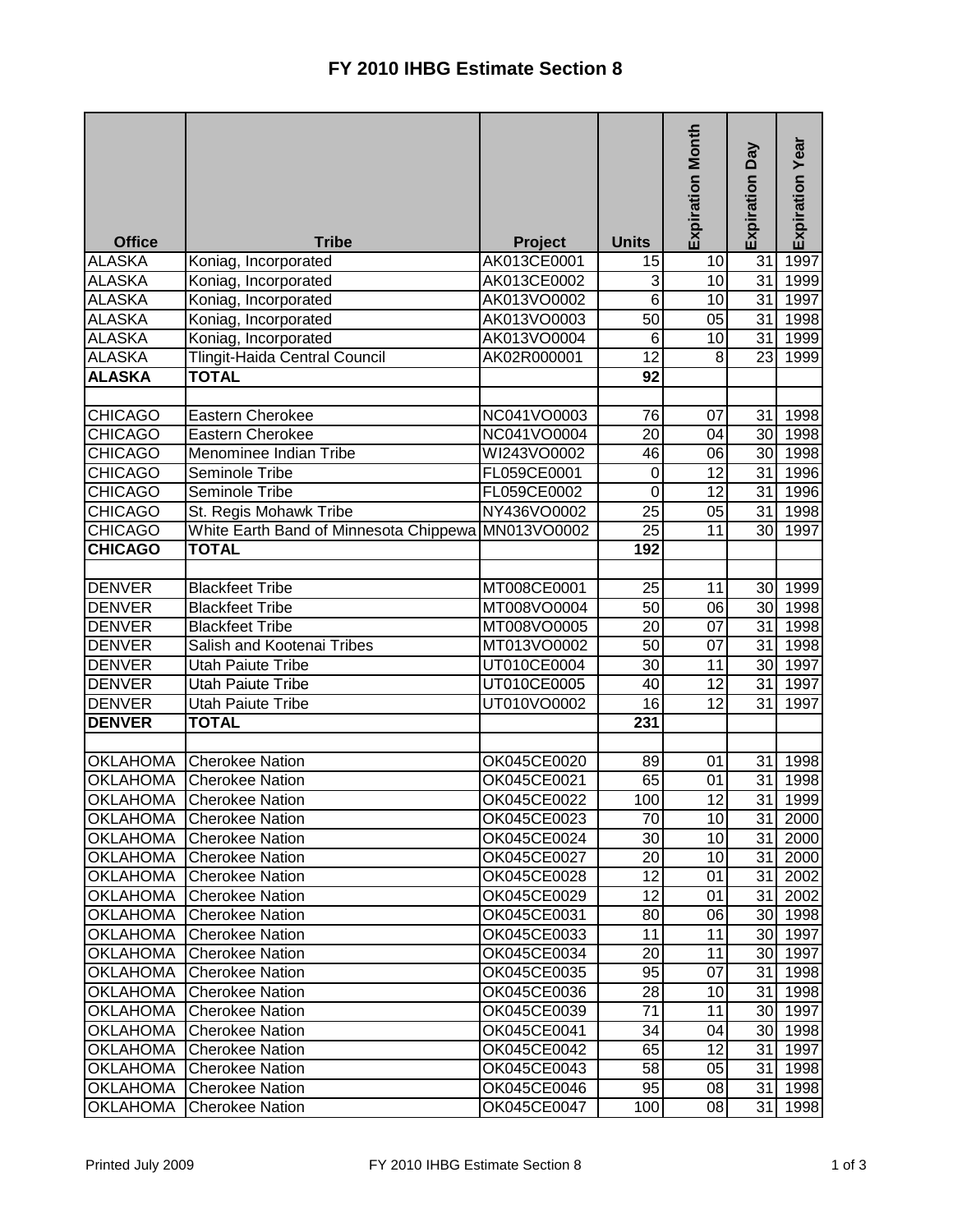| <b>Office</b>   | <b>Tribe</b>           | <b>Project</b> | <b>Units</b>    | <b>Expiration Month</b> | <b>Day</b><br>Expiration | <b>Expiration Year</b> |
|-----------------|------------------------|----------------|-----------------|-------------------------|--------------------------|------------------------|
| <b>OKLAHOMA</b> | <b>Cherokee Nation</b> | OK045VO0001    | 4               | 06                      | 30                       | 1999                   |
| <b>OKLAHOMA</b> | Cherokee Nation        | OK045VO0002    | 29              | 12                      | 31                       | 1997                   |
| <b>OKLAHOMA</b> | <b>Cherokee Nation</b> | OK045VO0003    | 11              | $\overline{12}$         | $\overline{31}$          | 1997                   |
| <b>OKLAHOMA</b> | <b>Cherokee Nation</b> | OK045VO0004    | $\overline{6}$  | 08                      | 31                       | 1998                   |
| <b>OKLAHOMA</b> | <b>Cherokee Nation</b> | OK045VO0005    | $\overline{37}$ | 03                      | 31                       | 1998                   |
| <b>OKLAHOMA</b> | <b>Cherokee Nation</b> | OK045VO0005    | 9               | 08                      | 31                       | 1998                   |
| <b>OKLAHOMA</b> | <b>Cherokee Nation</b> | OK045VO0006    | $\overline{35}$ | 09                      | 30 <sup>1</sup>          | 2000                   |
| <b>OKLAHOMA</b> | <b>Cherokee Nation</b> | OK045VO0007    | 35              | $0\overline{8}$         | 31                       | 1998                   |
| <b>OKLAHOMA</b> | <b>Cherokee Nation</b> | OK045VO0007    | 42              | 09                      | 30 <sub>l</sub>          | 2000                   |
| <b>OKLAHOMA</b> | <b>Cherokee Nation</b> | OK045VO0009    | 6               | 11                      | 30 <sup>1</sup>          | 1997                   |
| <b>OKLAHOMA</b> | <b>Cherokee Nation</b> | OK045VO0010    | 6               | 11                      | 30 <sup>1</sup>          | 1997                   |
| <b>OKLAHOMA</b> | <b>Cherokee Nation</b> | OK045VO0011    | 48              | 06                      | 30 <sup>1</sup>          | 1998                   |
| <b>OKLAHOMA</b> | <b>Cherokee Nation</b> | OK045VO0012    | 14              | 10                      | 31                       | 1998                   |
| <b>OKLAHOMA</b> | <b>Cherokee Nation</b> | OK045VO0013    | $\overline{5}$  | 10                      | 31                       | 1998                   |
| <b>OKLAHOMA</b> | <b>Cherokee Nation</b> | OK045VO0014    | 46              | 12                      | 31                       | 1999                   |
| <b>OKLAHOMA</b> | <b>Cherokee Nation</b> | OK045VO0015    | 10              | $\overline{12}$         | 31                       | 1999                   |
| <b>OKLAHOMA</b> | <b>Cherokee Nation</b> | OK045VO0016    | 13              | 12                      | 31                       | 1999                   |
| <b>OKLAHOMA</b> | <b>Cherokee Nation</b> | OK045VO0018    | 30              | 08                      | 31                       | 1998                   |
| <b>OKLAHOMA</b> | <b>Cherokee Nation</b> | OK045VO0048    | 30              | 10                      | 31                       | 1998                   |
| OKLAHOMA        | Chickasaw              | OK047CE0021    | 12              | 01                      | 31                       | 2002                   |
| <b>OKLAHOMA</b> | Chickasaw              | OK047CE0022    | 12              | 01                      | $\overline{31}$          | 2002                   |
| <b>OKLAHOMA</b> | Chickasaw              | OK047CE0023    | $\overline{21}$ | 01                      | 31                       | 2003                   |
| <b>OKLAHOMA</b> | Chickasaw              | OK047CE0026    | 20              | 12                      | 31                       | 1997                   |
| <b>OKLAHOMA</b> | Chickasaw              | OK047CE0031    | 5               | 11                      | 30                       | 1997                   |
| <b>OKLAHOMA</b> | Chickasaw              | OK047CE0033    | $\overline{82}$ | 10                      | 31                       | 1997                   |
| <b>OKLAHOMA</b> | Chickasaw              | OK047CE0034    | 48              | 06                      | 30                       | 1998                   |
| <b>OKLAHOMA</b> | Chickasaw              | OK047CE0035    | 129             | 08                      | 31                       | 1998                   |
| <b>OKLAHOMA</b> | Chickasaw              | OK047CE0036    | 15              | 08                      | 31                       | 1998                   |
| <b>OKLAHOMA</b> | Chickasaw              | OK047CE0037    | 40              | $\overline{12}$         | $\overline{31}$          | 1997                   |
| <b>OKLAHOMA</b> | Chickasaw              | OK047CE0039    | $\vert 4 \vert$ | 08                      | 31 I                     | 1998                   |
| <b>OKLAHOMA</b> | Chickasaw              | OK047VO0008    | 7               | 12                      | 31                       | 1997                   |
| <b>OKLAHOMA</b> | Chickasaw              | OK047VO0009    | $\overline{7}$  | 12                      | 31                       | 1997                   |
| <b>OKLAHOMA</b> | Chickasaw              | OK047VO0010    | $\overline{6}$  | 12                      | 31                       | 1997                   |
| <b>OKLAHOMA</b> | Chickasaw              | OK047VO0011    | 20              | 02                      |                          | 28 1998                |
| <b>OKLAHOMA</b> | Chickasaw              | OK047VO0012    | 5               | 11                      |                          | 30 1997                |
| <b>OKLAHOMA</b> | Chickasaw              | OK047VO0013    | 4               | 11                      |                          | 30 1997                |
| OKLAHOMA        | Chickasaw              | OK047VO0014    | 4               | 11                      |                          | 30 1997                |
| <b>OKLAHOMA</b> | Chickasaw              | OK047VO0015    | 3               | 11                      |                          | 30 1997                |
| OKLAHOMA        | Chickasaw              | OK047VO0016    | 5               | 11                      |                          | 30 1997                |
| <b>OKLAHOMA</b> | Chickasaw              | OK047VO0017    | 63              | 06                      |                          | 30 1998                |
| <b>OKLAHOMA</b> | Chickasaw              | OK047VO0018    | 60              | 06                      |                          | 30 1998                |
| <b>OKLAHOMA</b> | <b>Choctaw Nation</b>  | OK049CE0006    | 25              | 08                      |                          | 31 1998                |
| <b>OKLAHOMA</b> | <b>Choctaw Nation</b>  | OK049CE0009    | 14              | 02                      |                          | 28 2002                |
| <b>OKLAHOMA</b> | <b>Choctaw Nation</b>  | OK049CE0010    | 10              | 02                      |                          | 28 2002                |
| OKLAHOMA        | <b>Choctaw Nation</b>  | OK049CE0011    | 96              | 11                      |                          | 30 1997                |